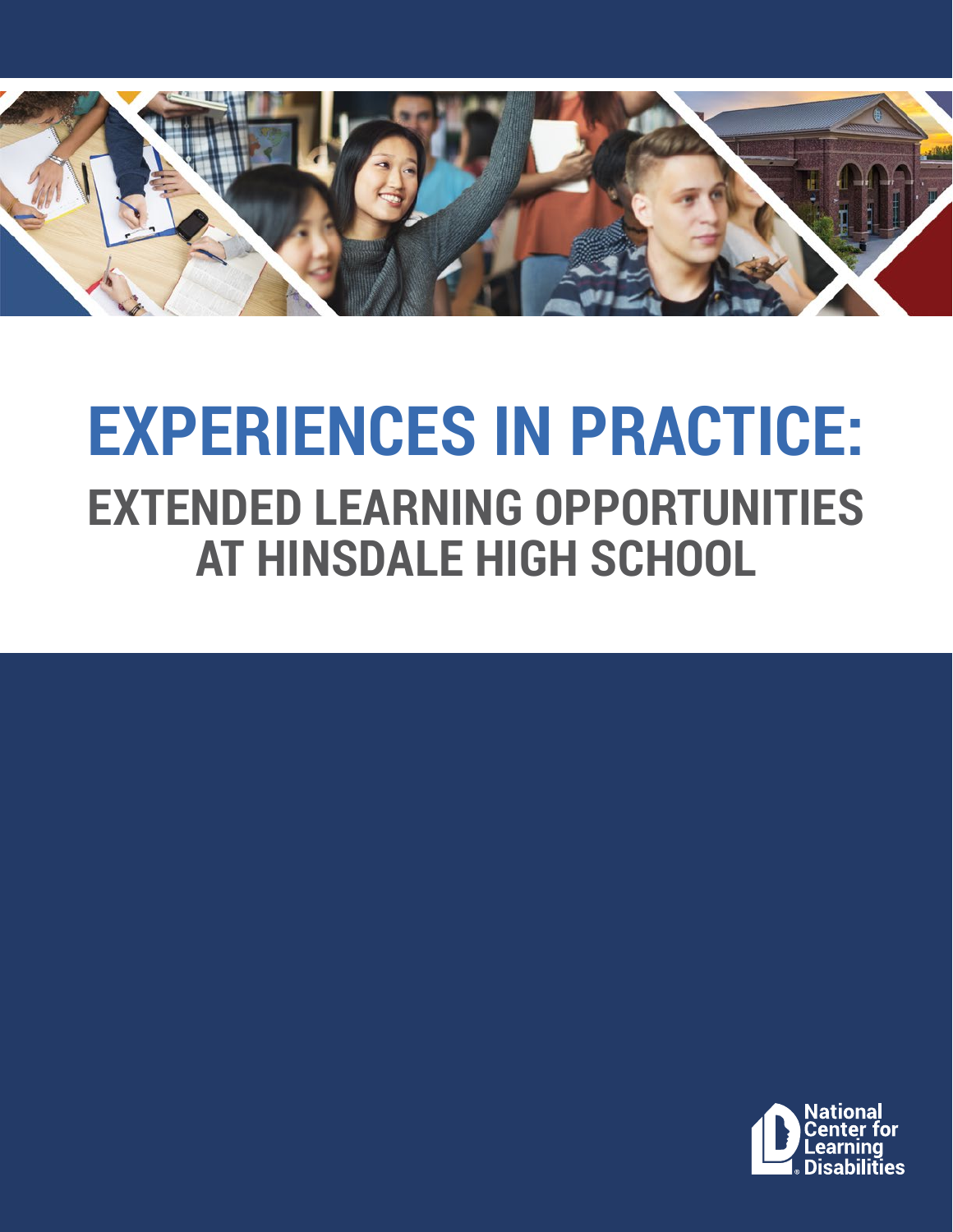

#### **Tierney Iman1, a graduate of Hinsdale High School, has a diagnosed intellectual disability.**

*Unfortunately, Tierney and students like her are often held to lower expectations. Many schools might have suggested that Tierney couldn't achieve the regular high school diploma and should settle for a lesser diploma or a certificate of attendance. That's not what Tierney wanted—she wanted to attain a regular high school diploma, which requires at least four credits in English, four credits in math, and three and a half credits in social studies. Tierney had trouble demonstrating mastery in some of the requirements in a traditional classroom environment. She needed a different way. Like a number of other schools and districts in the state, Hinsdale High School in Hinsdale, New Hampshire, was equipped to help in this situation. Hinsdale has a strong extended learning opportunity (ELO) program that allows students to demonstrate competency in multiple ways—not just in a classroom, but also through internships, projects, and other means.* 

*The district has developed a set of rubrics to guide educators and ensure that, regardless of how students choose to demonstrate a competency, their demonstration meets rigorous standards. What's more, this program is available to any student—those with disabilities and those without and is customized for each student. Struggling and advanced students alike can attain credit for learning experiences outside of the classroom as long as they meet the high standards delineated in the district and school rubric. Having multiple ways to demonstrate competencies makes all the difference for Tierney and her peers who may struggle with the traditional model that uses paper and pencil assessments.*

"I remember Tierney and her parents coming to us, adamant that Tierney must do what it takes to get the 20-credit diploma," recalls Karen Thompson, the school's ELO coordinator. "It was a wake-up moment for us. We all looked at each other and thought, 'Who are we to tell this student she can't?'" Quickly, Tierney, Karen Thompson, the civics teacher, the special education director, and the case manager got together to strategize ways the ELO project could be tailored for Tierney. What was initially designed to help Tierney demonstrate career competencies would need to be modified to enable her to demonstrate civic competencies. Tierney was already completing an internship at her local town hall, where all local government issues are handled. There she met with staff and helped them get ready for Election Day.

Tierney would use this experience to demonstrate mastery of specific state civic competencies, including "identifying the structures and functions of government," "demonstrating responsible practices within the political process," and "investigating how knowledgeable and engaged citizens have acted to extend liberties." By the end of her project, Tierney's work at the town hall and interactions with professionals in the field had not only enabled her to objectively demonstrate these competencies, but also led her to register her parents to vote—as well as cast her own vote for the first time. In the spring of 2016, Tierney walked across the podium with her peers and received her 20-credit diploma, knowing objectively that she had done the work and mastered the skills represented by that diploma.

<sup>1</sup> In this instance and throughout the rest of the text, the student's name has been changed to protect privacy.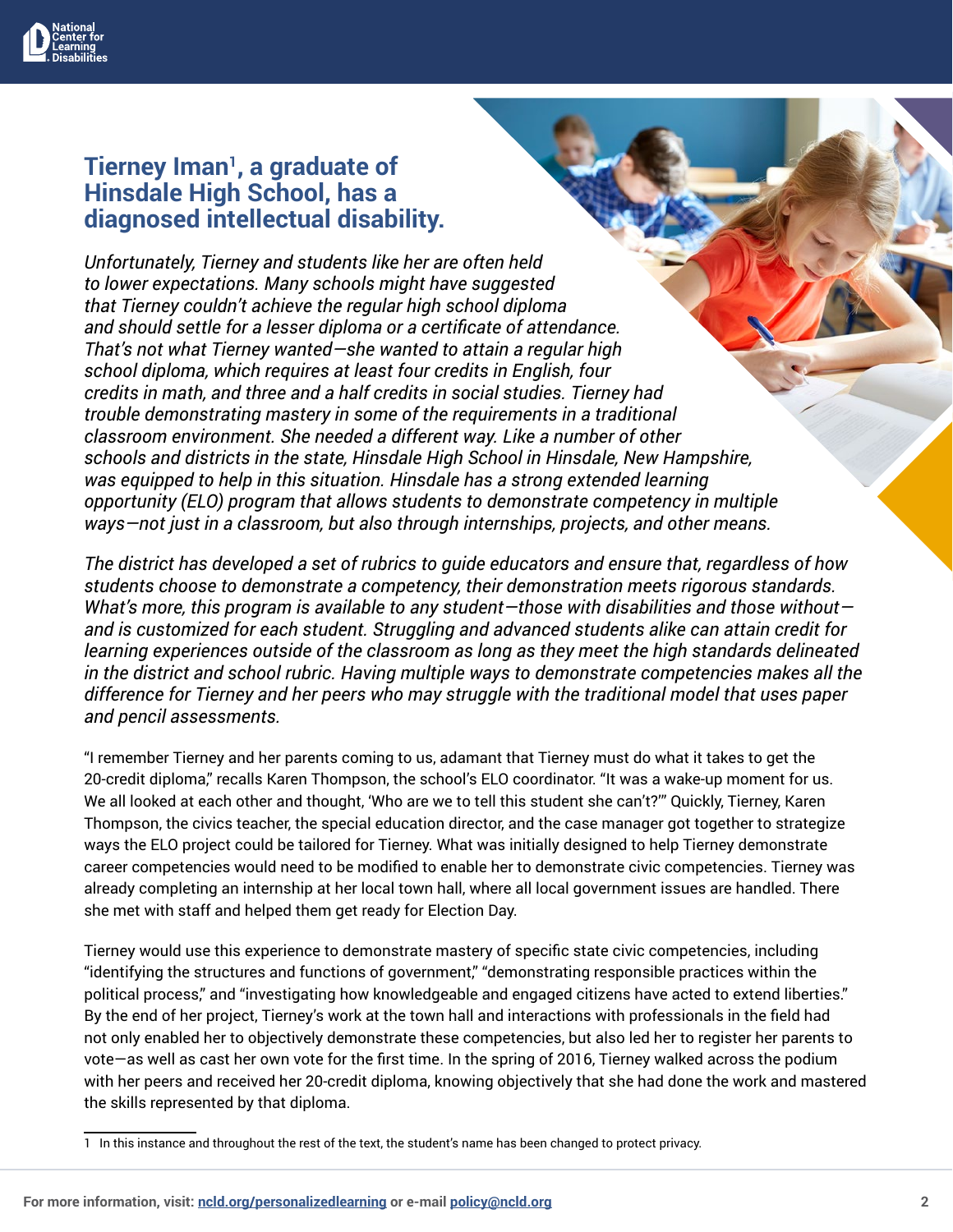

## **THE VISION: SUCCESS IN COLLEGE, CAREER, AND CIVIC LIFE**

The staff at Hinsdale operate on the belief that being located in a small rural area should not limit the opportunities of their students, whether they have a disability or not. The school board and others knew that schools in different communities might have access to more resources, course offerings, and staff, but they didn't want to use their constraints as an excuse: They knew that if their students were to succeed, they would have to demonstrate all the same knowledge, skills, and dispositions as any other student in the state or country. This vision and sense of purpose led the school to take part in work happening across New Hampshire around competency-based education, an approach to learning that allows students to demonstrate competency in ways other than traditional classroom settings. As the school and district headed into a new accreditation cycle, Hinsdale took an unusual step for a small rural district: They hired a full time ELO coordinator to help take learning beyond the classroom. Hinsdale wanted to provide all learners—whether advanced or struggling, with a disability or without—multiple and diverse learning opportunities that would engage and inspire them to succeed in college, career, and civic life.

#### **THE STRATEGY: EXTENDED LEARNING OPPORTUNITIES**

ELOs are uniquely suited to help the district achieve its vision. As defined in [state code,](mailto:http://nheon.org/oet/tpguide/Ed306.27.htm?subject=) extended learning opportunities are experiences that "provide credit or supplement regular academic courses" and that "promote the school's and individual student's educational goals and objectives."

This approach to learning received a boost in 2008, when the New Hampshire State Board of Education established a policy in support of the state's competency-based education effort, divorcing "seat time" from the credits students must accumulate toward graduation. This placed further emphasis on the importance of ELOs to the overall quality of student learning experiences statewide. A [recent study](mailto:http://education.nh.gov/innovations/elo/documents/evaluation.pdf?subject=) evaluating this initiative found that more than 6,200 ELOs have been completed by students in the state, including experiences such as independent research projects, electives, internships, and/or online courses. A [separate study](mailto:https://www.nmefoundation.org/getattachment/9f8b05d0-1ac6-4364-84d3-4c8233ecd6dd/NMEF-ELO-v3.pdf%3Fext%3D.pdf?subject=) found that when compared to students not participating in ELOs, students participating in school-facilitated ELOs<sup>2</sup> were more likely to:

- Accumulate credits and be on track to graduate
- Score higher on the SATs
- Enroll in college

What's more, previously low-performing students fared even better than their peers in school-facilitated ELOs and 10 to 15 percent of these students had identified disabilities.



<sup>2</sup> Data was most conclusive for school-facilitated ELOs. Students participating in virtual ELOs (ELOs completed online) were more likely than their peers to take the SATs, but fared worse on other outcomes, including average daily attendance and being on track to graduate from high school. Some of these negative findings were more pronounced for economically disadvantaged (average daily attendance) and academically low-achieving (out-of-school suspensions) students. There were no significant correlations for students participating in virtual ELOs and other outcomes.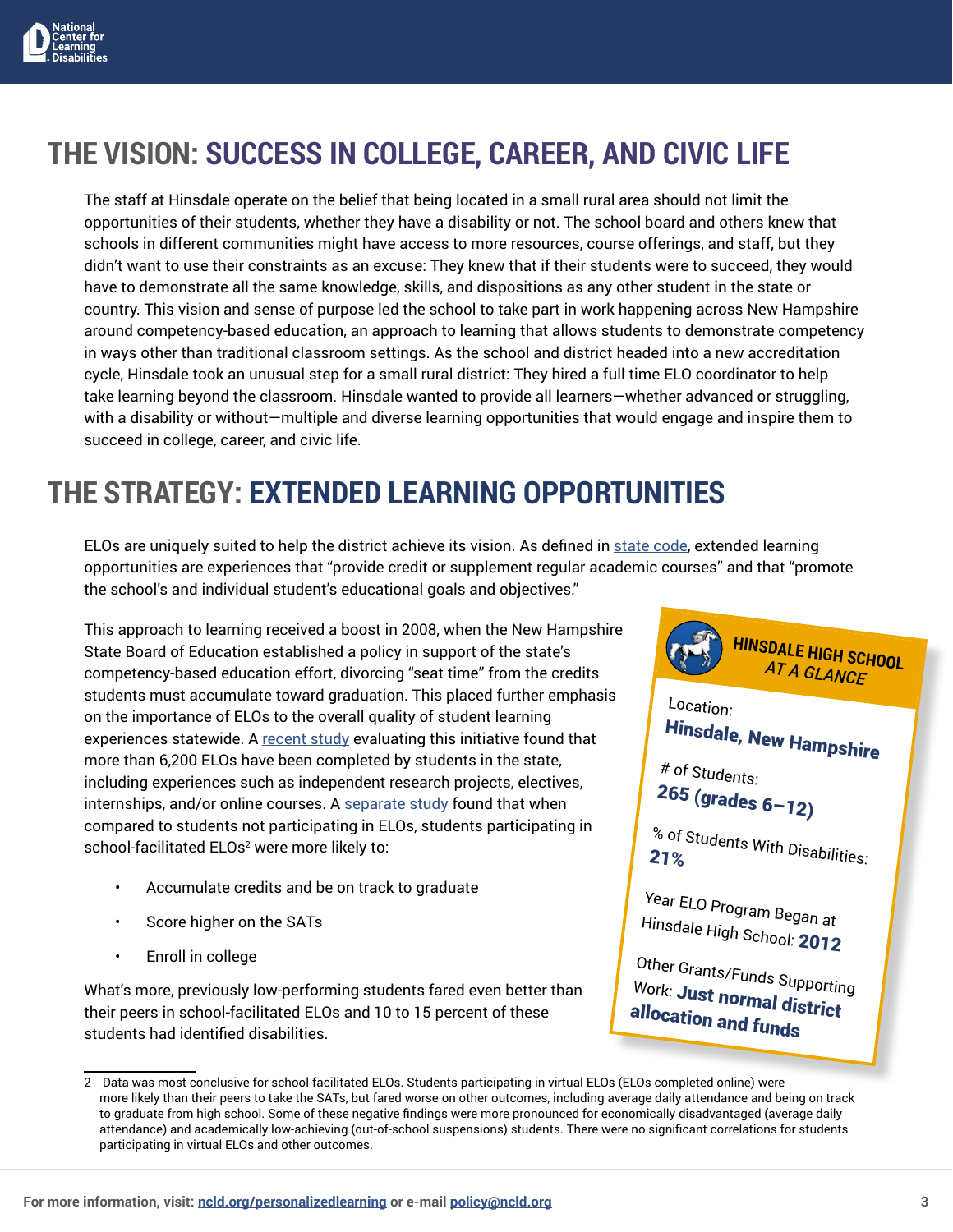

#### **IMPLEMENTING ELOs AT HINSDALE HIGH SCHOOL**

At Hinsdale, whether a participating student has a disability or not, every ELO must meet four criteria<sup>∆</sup>:

- 1. **Research:** Every student must learn about and research the topic they've chosen as their ELO and think through the best means to present their learning (PowerPoint, research paper, etc.).
- 2. **Reflection:** Students must engage in active reflection on their ELO experience through journals, classroom discussions, and other methods.
- 3. **Product:** Student work must lead to some tangible product beyond a paper-and-pencil examination and can take many forms, such as a persuasive letter or an artistic representation of work.
- 4. **Presentation:** Students must be able to present their work and demonstrate mastery of the specific, pre-determined competencies they were focusing on.

#### **EXTENDED LEARNING OPPORTUNITIES FOR STUDENTS WITH DISABILITIES**

In practice, implementing an ELO for a student with a disability requires more connections: between educators, case managers, and parents; between ELO goals and a student's IEP goals; and between students and their ELO site, as they self-advocate and disclose information about their disability as necessary. While many of these connections will undoubtedly have to be made for students without disabilities, they are critically important to ensuring that students with disabilities have successful experiences with ELOs. Hinsdale and other districts have

### **There's never a typical project in an ELO. There's no right or wrong project."**

**–** *Karen Thompson, ELO Coordinator, Hinsdale High School*

identified one of the most important determinants of success to be the existence of a dedicated ELO coordinator who can help manage relationships with community partners and support students through their experience. In the case of Hinsdale, that work falls on the school's ELO coordinator, Karen Thompson, who helped manage the connections and meetings that made Tierney's experience possible.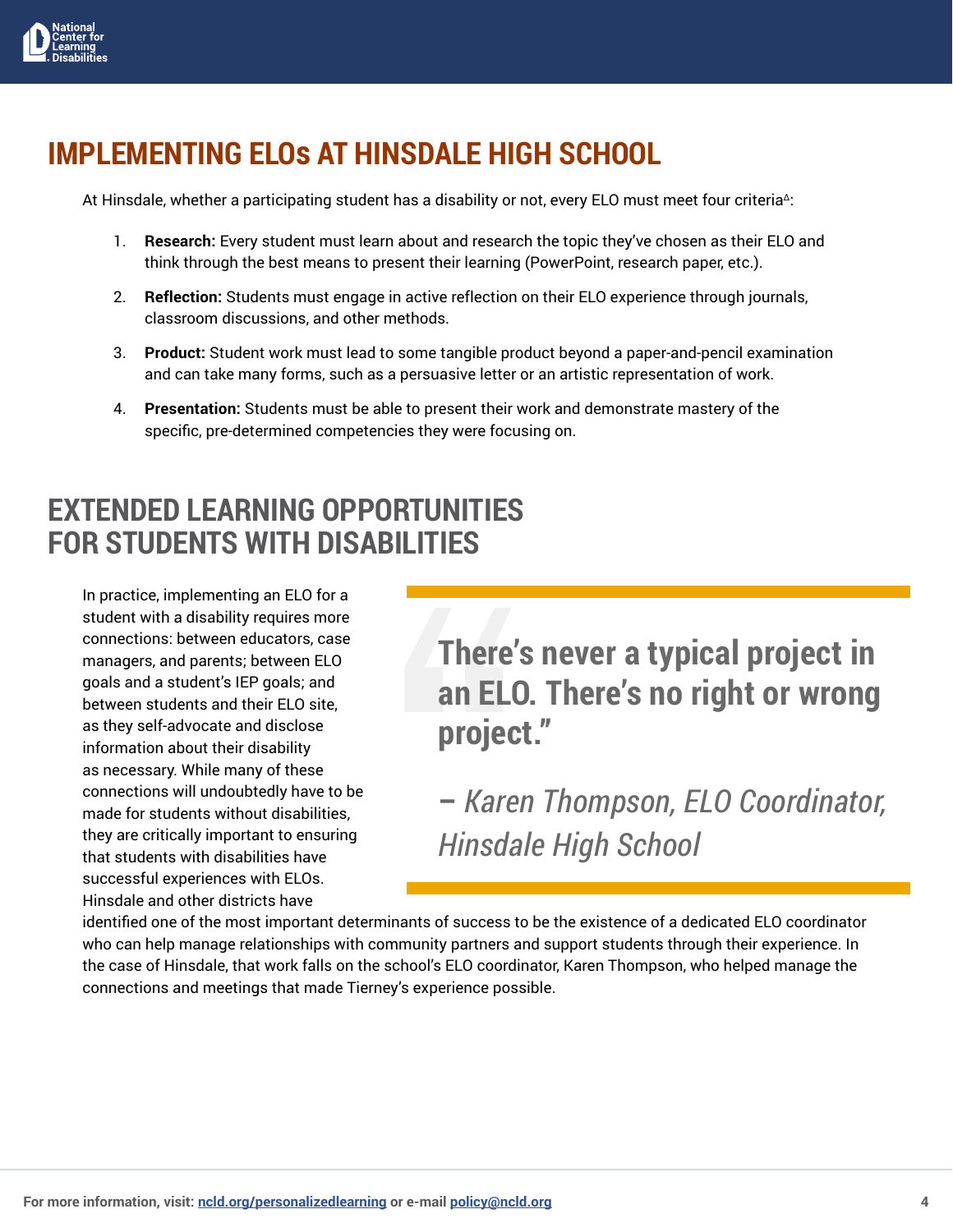

### **BENEFITS AND CHALLENGES FOR STUDENTS WITH DISABILITIES**

For Tierney and other students with disabilities, there are many potential benefits to participating in ELOs. But even these benefits don't come automatically. They require effort and attention by the school. Below we identify three of those benefits for students like Tierney, and the requirements Hinsdale staff must meet in order to ensure that there is a system in place to realize these benefits.

#### **Key Benefits of ELOs**

- Because ELOs emphasize content knowledge across disciplines (in addition to skills and dispositions), they promote collaboration between case managers, educators (in specific content areas), parents, and others to ensure that students will be prepared to meet the requirements of their ELO.
- ELOs provide a framework that encourages students to establish goals for their learning. This may be an added benefit for students especially those with disabilities—who may not have developed clear plans and goals for the future.
- ELOs offer an environment in which students are provided multiple ways to access learning. This is often a good fit for students who learn and demonstrate their learning differently.

#### **Key Challenges of ELOs for Students With Disabilities**

- Knowledge about the student's needs could sit with many different actors in the school (case managers, special educators, or educators who teach a specific content area). A dedicated system is required to ensure that these individuals are collaborating in their efforts to support the ELO experience.
- Some students with disabilities may not have experienced self-driven learning and may have a harder time adjusting to and thriving in ELOs. Staff must be ready to support students as they gain the skills they need, including selfawareness and agency.
- It is important that school team members hold high standards for students with disabilities as they pursue ELOs, and avoid watering down expectations in an effort to protect students from potential challenges. This risk can be mitigated by establishing a common, rigorous rubric that the team of educators can use to evaluate all students' experiences and work, whether they have a disability or not.